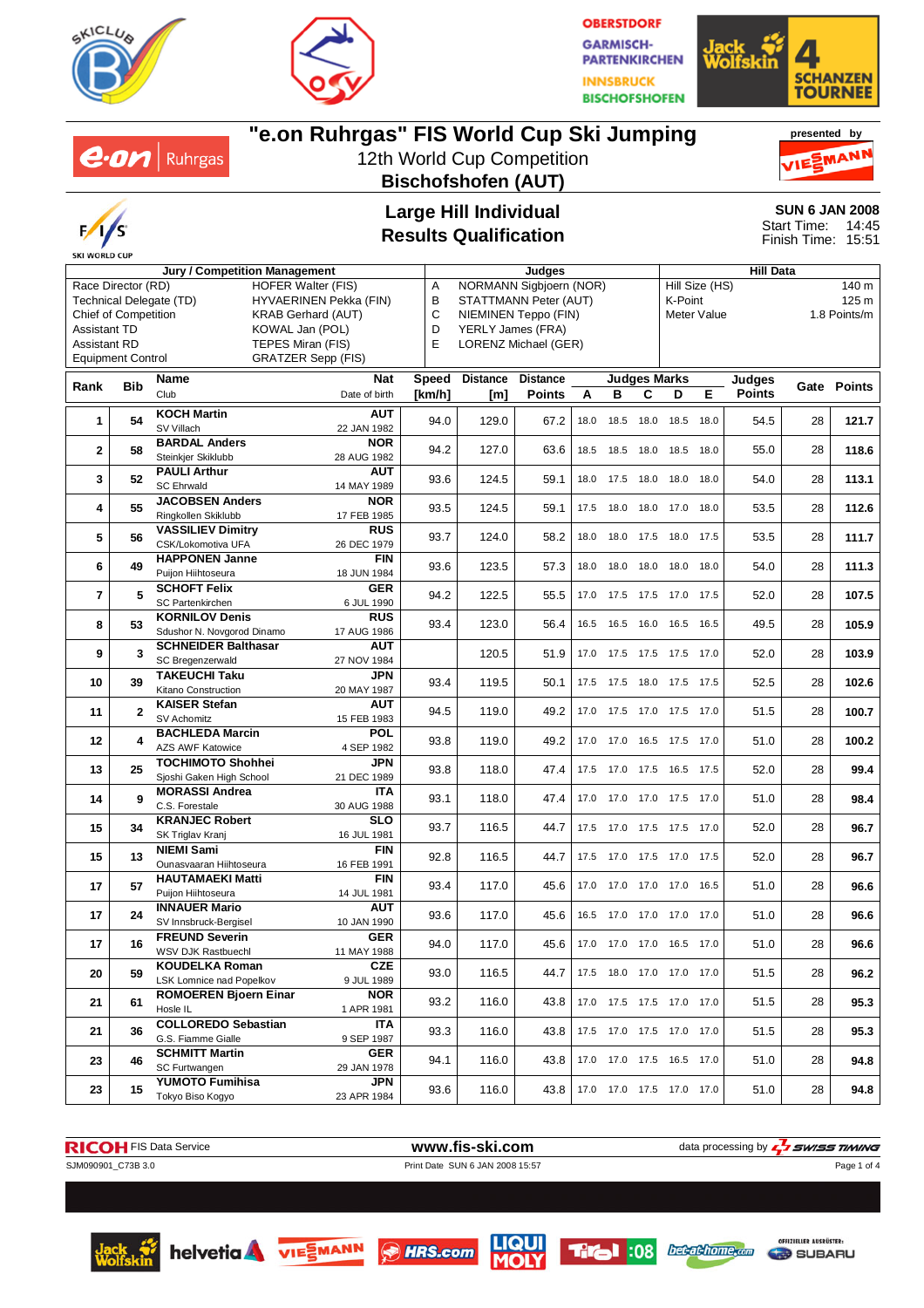







# **"e.on Ruhrgas" FIS World Cup Ski Jumping**

12th World Cup Competition **Bischofshofen (AUT)**





#### **Large Hill Individual Results Qualification**

**SUN 6 JAN 2008** 14:45 15:51 Start Time: Finish Time:

|                      | <b>Bib</b> | Name                                           | <b>Nat</b><br>Speed               |        | <b>Distance</b> | <b>Distance</b> |      | <b>Judges Marks</b>          |                |           | Judges      |      |    |      |
|----------------------|------------|------------------------------------------------|-----------------------------------|--------|-----------------|-----------------|------|------------------------------|----------------|-----------|-------------|------|----|------|
| Rank                 |            | Club                                           | Date of birth                     | [km/h] | [m]             | <b>Points</b>   | А    | в<br>C<br>D<br>Е             | <b>Points</b>  |           | Gate Points |      |    |      |
| 25                   | 8          | <b>IPATOV Dimitry</b>                          | <b>RUS</b>                        | 93.0   | 116.5           | 44.7            | 16.5 |                              | 16.5 17.0 16.5 |           | 16.5        | 49.5 | 28 | 94.2 |
|                      |            | Osvsm, Magadan                                 | 30 JUN 1984                       |        |                 |                 |      |                              |                |           |             |      |    |      |
| 26                   | 6          | <b>ERIKSON Johan</b><br>Holmens IF             | <b>SWE</b><br>94.2<br>20 JAN 1985 |        | 116.0           | 43.8            | 16.0 | 17.0                         | 16.0           | 16.5      | 16.5        | 49.0 | 28 | 92.8 |
|                      |            | DAMJAN Jernej                                  | <b>SLO</b>                        |        |                 |                 |      |                              |                |           |             |      |    |      |
| 27                   | 60         | SSK Ilirija                                    | 28 MAY 1983                       | 92.7   | 114.5           | 41.1            |      | 17.0 17.0 17.0 16.5          |                |           | 17.0        | 51.0 | 28 | 92.1 |
|                      |            | <b>CHEDAL Emmanuel</b>                         | <b>FRA</b>                        |        |                 |                 |      |                              |                |           |             |      |    |      |
| 27                   | 48         | <b>SC Courchevel</b>                           | 15 JAN 1983                       | 93.3   | 114.5           | 41.1            |      | 17.0 17.0 17.0 17.5          |                |           | 17.0        | 51.0 | 28 | 92.1 |
| 27                   | 40         | <b>SPAETH Georg</b>                            | <b>GER</b>                        | 93.8   | 114.5           | 41.1            |      | 17.0 17.5 17.0 16.5          |                |           | 17.0        | 51.0 | 28 | 92.1 |
|                      |            | <b>SC Oberstdorf</b>                           | 24 FEB 1981                       |        |                 |                 |      |                              |                |           |             |      |    |      |
| 30                   | 51         | <b>FETTNER Manuel</b>                          | AUT                               | 93.0   | 113.5           | 39.3            |      | 17.0  17.0  17.0  17.0       |                |           | 16.5        | 51.0 | 28 | 90.3 |
|                      |            | SV Innsbruck-Bergisel                          | 17 JUN 1985                       |        |                 |                 |      |                              |                |           |             |      |    |      |
| 31                   | 35         | <b>HOELLWARTH Martin</b>                       | <b>AUT</b>                        | 94.0   | 114.0           | 40.2            |      | 16.5 17.0 16.5 16.5          |                |           | 16.5        | 49.5 | 28 | 89.7 |
|                      |            | SC Mayrhofen<br><b>MATURA Jan</b>              | 13 APR 1974<br><b>CZE</b>         |        |                 |                 |      |                              |                |           |             |      |    |      |
| 32                   | 20         | Dukla Liberec                                  | 29 JAN 1980                       | 93.5   | 112.5           | 37.5            |      | 17.0  16.5  16.5  16.5  17.0 |                |           |             | 50.0 | 28 | 87.5 |
|                      |            | <b>THURNBICHLER Thomas</b>                     | <b>AUT</b>                        |        |                 |                 |      |                              |                |           |             |      |    |      |
| 33                   | 1          | Kitzbueheler Ski Club                          | 19 JUN 1989                       | 94.0   | 112.5           | 37.5            |      | 16.5 17.5 16.5 16.5          |                |           | 16.5        | 49.5 | 28 | 87.0 |
|                      |            | <b>KARELIN Pavel</b>                           | <b>RUS</b>                        |        |                 |                 |      |                              |                |           |             |      |    |      |
| 34                   | 41         | Nizhniy Novgorod                               | 27 APR 1990                       | 93.2   | 112.0           | 36.6            | 16.5 | 17.0 17.0 16.5               |                |           | 16.5        | 50.0 | 28 | 86.6 |
| 34                   | 32         | <b>LAPPI Arttu</b>                             | <b>FIN</b>                        | 94.0   | 112.0           | 36.6            |      | 16.5 17.0                    | 17.0 16.5      |           | 16.5        | 50.0 | 28 | 86.6 |
|                      |            | Puijon Hiihtoseura                             | 11 MAY 1984                       |        |                 |                 |      |                              |                |           |             |      |    |      |
| 36                   | 37         | <b>LJOEKELSOEY Roar</b>                        | <b>NOR</b><br>31 MAY 1976         | 94.3   | 111.5           | 35.7            |      | 17.0  16.5  17.0  16.5       |                |           | 17.0        | 50.5 | 28 | 86.2 |
|                      |            | Orkdal IL / Troenderhopp<br><b>STOCH Kamil</b> | <b>POL</b>                        |        |                 |                 |      |                              |                |           |             |      |    |      |
| 37                   | 38         | <b>LKS Poroniec</b>                            | 25 MAY 1987                       | 93.4   | 111.5           | 35.7            |      | 17.0 17.0 16.5 16.5          |                |           | 16.5        | 50.0 | 28 | 85.7 |
|                      |            | <b>KASAI Noriaki</b>                           | <b>JPN</b>                        |        |                 |                 |      |                              |                |           |             |      |    |      |
| 38                   | 50         | <b>Tsuchiva Home</b>                           | 6 JUN 1972                        | 93.9   | 110.5           | 33.9            | 17.0 |                              | 16.5 17.0 16.5 |           | 16.5        | 50.0 | 28 | 83.9 |
| 39                   | 43         | <b>LAZZARONI David</b>                         | <b>FRA</b>                        | 93.4   | 109.5           | 32.1            |      | 16.5 17.0 17.0 16.5 16.5     |                |           |             | 50.0 | 28 | 82.1 |
|                      |            | US. Autrans                                    | 4 FEB 1985                        |        |                 |                 |      |                              |                |           |             |      |    |      |
| 40                   | 27         | <b>LANDERT Guido</b>                           | SUI                               | 93.9   | 109.5           | 32.1            |      | 16.0  16.5  16.5  16.0       |                |           | 16.5        | 49.0 | 28 | 81.1 |
|                      |            | Speer Ebnat-Kappel                             | 3 NOV 1985                        |        |                 |                 |      |                              |                |           |             |      |    |      |
| <b>Not Qualified</b> |            |                                                |                                   |        |                 |                 |      |                              |                |           |             |      |    |      |
|                      |            | <b>DESCOMBES SEVOIE Vincent</b>                | <b>FRA</b>                        |        |                 |                 |      |                              |                |           |             |      |    |      |
| 41                   | 17         | Douanes les Houches                            | 9 JAN 1984                        | 93.2   | 110.0           | 33.0            | 16.0 | 16.0                         |                | 15.5 16.0 | 16.0        | 48.0 | 28 | 81.0 |
| 42                   | 29         | <b>LINDSTROEM Veli-Matti</b>                   | <b>FIN</b>                        | 94.3   | 109.0           | 31.2            | 16.0 | 16.5                         | 16.5           | 16.0      | 16.5        | 49.0 | 28 | 80.2 |
|                      |            | Lahden Hiihtoseura                             | 15 NOV 1983                       |        |                 |                 |      |                              |                |           |             |      |    |      |
| 43                   | 33         | <b>PETERKA Primoz</b>                          | <b>SLO</b>                        | 94.1   | 107.5           | 28.5            |      | 16.0 16.5 16.5 16.5          |                |           | 16.5        | 49.5 | 28 | 78.0 |
|                      |            | SK Triglav Kranj<br><b>KARPENKO Nikolay</b>    | 28 FEB 1979<br>KAZ                |        |                 |                 |      |                              |                |           |             |      |    |      |
| 44                   | 28         | Almaty                                         | 10 AUG 1981                       | 93.7   | 108.0           | 29.4            | 16.0 | 16.0                         |                | 16.0 16.5 | 16.5        | 48.5 | 28 | 77.9 |
|                      |            | <b>ROSLIAKOV IIja</b>                          | <b>RUS</b>                        |        |                 |                 |      |                              |                |           |             |      |    |      |
| 45                   | 23         | Moskva WVSM                                    | 18 FEB 1983                       | 94.6   | 107.5           | 28.5            |      | 16.0 16.5 16.0 16.5 16.5     |                |           |             | 49.0 | 28 | 77.5 |
| 46                   | 14         | <b>MESIK Martin</b>                            | <b>SVK</b>                        | 93.7   | 107.0           | 27.6            |      | 16.0  16.0  15.0  16.0       |                |           | 16.5        | 48.0 | 28 | 75.6 |
|                      |            | Vimar Banska Bystrica                          | 17 OCT 1979                       |        |                 |                 |      |                              |                |           |             |      |    |      |
| 47                   | 19         | <b>SEDLAK Borek</b>                            | <b>CZE</b>                        | 93.4   | 106.0           | 25.8            |      | 16.0  15.5  16.0  16.0  16.0 |                |           |             | 48.0 | 28 | 73.8 |
|                      |            | Dukla Liberec                                  | 15 JUN 1981                       |        |                 |                 |      |                              |                |           |             |      |    |      |
| 48                   | 45         | <b>ITO Daiki</b><br>Tsuchiya Home              | JPN<br>27 DEC 1985                | 93.3   | 107.5           | 28.5            |      | 14.5 14.5 14.5 15.0 15.5     |                |           |             | 44.0 | 28 | 72.5 |
|                      |            | <b>TEPES Jurij</b>                             | <b>SLO</b>                        |        |                 |                 |      |                              |                |           |             |      |    |      |
| 48                   | 21         | SD Dolomiti                                    | 14 FEB 1989                       | 94.4   | 105.0           | 24.0            |      | 16.5  16.0  16.0  16.0       |                |           | 16.5        | 48.5 | 28 | 72.5 |
| 50                   | 47         | <b>UHRMANN Michael</b>                         | <b>GER</b>                        | 93.2   | 105.5           | 24.9            |      | 16.0 16.5 16.0 15.5 15.5     |                |           |             | 47.5 | 28 | 72.4 |
|                      |            | WSV DJK Rastbuechl                             | 16 SEP 1978                       |        |                 |                 |      |                              |                |           |             |      |    |      |
| 51                   | 42         | <b>PETTERSEN Sigurd</b>                        | <b>NOR</b>                        | 94.1   | 104.5           | 23.1            |      | 16.0 16.0 16.5 16.0 16.5     |                |           |             | 48.5 | 28 | 71.6 |
|                      |            | Rollag Veggli                                  | 28 FEB 1980                       |        |                 |                 |      |                              |                |           |             |      |    |      |









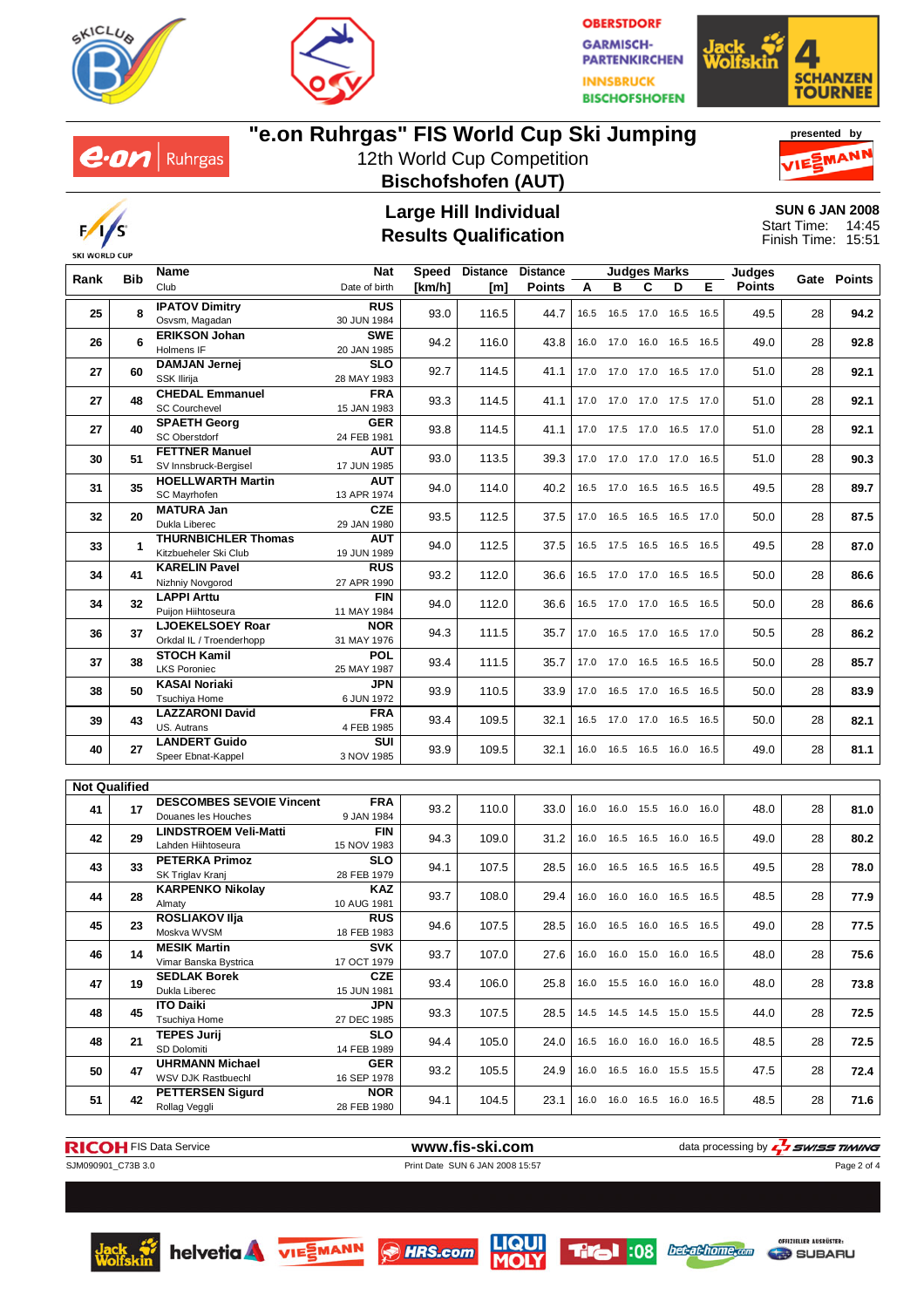







# **"e.on Ruhrgas" FIS World Cup Ski Jumping**

12th World Cup Competition **Bischofshofen (AUT)**





#### **Large Hill Individual Results Qualification**

**SUN 6 JAN 2008** 14:45 15:51 Start Time: Finish Time:

|                     | <b>Bib</b>     | <b>Name</b>                                         |                           | <b>Nat</b><br><b>Speed</b> |            | <b>Distance</b><br><b>Distance</b> |      | <b>Judges Marks</b>          |                |                              |      |               |      | Gate Points |
|---------------------|----------------|-----------------------------------------------------|---------------------------|----------------------------|------------|------------------------------------|------|------------------------------|----------------|------------------------------|------|---------------|------|-------------|
| Rank                |                | Club                                                | Date of birth             | [km/h]                     | [m]        | <b>Points</b>                      | A    | B                            | C              | D                            | Е    | <b>Points</b> |      |             |
| 52                  |                | <b>KOT Maciej</b>                                   | <b>POL</b>                | 92.3                       | 105.5      | 24.9                               | 14.0 |                              | 14.0 14.0 15.0 |                              |      |               |      |             |
|                     | $12 \,$        | KS Start Krokiew Zakopane                           | 9 JUN 1991                |                            |            |                                    |      |                              |                |                              | 15.0 | 43.0          | 28   | 67.9        |
| 53                  | 11             | <b>ANISIMOV Maksim</b>                              | <b>BLR</b>                | 93.7                       | 102.0      | 18.6                               |      |                              |                | 16.0 15.5 15.5 15.5 16.0     |      | 47.0          | 28   | 65.6        |
|                     |                | <b>SC Minsk</b>                                     | 5 APR 1983                |                            |            |                                    |      |                              |                |                              |      |               |      |             |
| 54                  | 10             | <b>TAKHTAKHUNOV Asan</b>                            | <b>KAZ</b>                | 92.3                       | 102.0      | 18.6                               | 14.5 |                              | 16.0 14.0 15.5 |                              | 15.0 | 45.0          | 28   | 63.6        |
|                     |                | Csca Almaty<br><b>ZHAPAROV Radik</b>                | 25 SEP 1986<br><b>KAZ</b> |                            |            |                                    |      |                              |                |                              |      |               |      |             |
| 55                  | 18             | Csca Almaty                                         | 29 FEB 1984               | 93.6                       | 100.5      | 15.9                               |      |                              |                | 13.5  14.5  14.0  15.0  15.0 |      | 43.5          | 28   | 59.4        |
|                     |                | <b>PAERN Illimar</b>                                | <b>EST</b>                |                            |            |                                    |      |                              |                |                              |      |               |      |             |
| 56                  | $\overline{7}$ | Skiclub Elva                                        | 27 OCT 1988               | 93.5                       | 99.0       | 13.2                               |      |                              |                | 15.0  15.5  15.5  15.0  16.0 |      | 46.0          | 28   | 59.2        |
|                     |                | <b>VILBERG Andreas</b>                              | <b>NOR</b>                |                            |            |                                    |      |                              |                |                              |      |               |      |             |
| 57                  | 31             | Jardar IL                                           | 14 NOV 1985               | 94.1                       | 97.5       | 10.5                               |      |                              |                | 13.0  14.0  13.5  14.5  14.5 |      | 42.0          | 28   | 52.5        |
| 58                  | 44             | <b>CIKL Martin</b>                                  | <b>CZE</b><br>93.4        | 95.5                       | 6.9        |                                    |      | 13.0  14.0  14.0  14.0  14.0 |                |                              | 42.0 | 28            | 48.9 |             |
|                     |                | Dukla Liberec                                       |                           | 17 AUG 1987                |            |                                    |      |                              |                |                              |      |               |      |             |
| 59                  | 22             | <b>AREN Andreas</b>                                 | <b>SWE</b>                | 93.5                       | 89.5       | $-3.9$                             |      |                              |                | 13.0 14.5 13.5 14.5 14.0     |      | 42.0          | 28   | 38.1        |
|                     |                | Holmens IF                                          | 28 NOV 1985               |                            |            |                                    |      |                              |                |                              |      |               |      |             |
| <b>Prequalified</b> |                |                                                     |                           |                            |            |                                    |      |                              |                |                              |      |               |      |             |
|                     |                | <b>MALYSZ Adam</b>                                  | <b>POL</b>                |                            |            |                                    |      |                              |                |                              |      |               |      |             |
|                     | 62             | KS Wisla, Ustronianka                               | 3 DEC 1977                | 93.2                       | 122.5      |                                    |      |                              |                |                              |      |               | 29   |             |
|                     |                | <b>NEUMAYER Michael</b>                             | <b>GER</b>                |                            |            |                                    |      |                              |                |                              |      |               |      |             |
|                     | 63             | SK Berchtesgaden                                    | 15 JAN 1979               | 94.1                       | 125.5      |                                    |      |                              |                |                              |      |               | 29   |             |
|                     | 64             | <b>KOFLER Andreas</b>                               | <b>AUT</b>                | 93.4                       | 121.0      |                                    |      |                              |                |                              |      |               | 29   |             |
|                     |                | SV Innsbruck-Bergisel                               | 17 MAY 1984               |                            |            |                                    |      |                              |                |                              |      |               |      |             |
|                     | 65             | <b>AMMANN Simon</b>                                 | <b>SUI</b>                | 92.8                       | 123.5      |                                    |      |                              |                |                              |      |               | 29   |             |
|                     |                | <b>RG Churfirsten</b>                               | 25 JUN 1981               |                            |            |                                    |      |                              |                |                              |      |               |      |             |
|                     | 66             | <b>KUETTEL Andreas</b><br>Einsiedeln                | <b>SUI</b>                | 93.9                       | 121.5      |                                    |      |                              |                |                              |      |               | 29   |             |
|                     |                | 25 APR 1979<br><b>AUT</b><br><b>LOITZL Wolfgang</b> |                           |                            |            |                                    |      |                              |                |                              |      |               |      |             |
|                     | 67             | <b>WSC Bad Mitterndorf</b>                          | 13 JAN 1980               | 93.5                       | 119.0      |                                    |      |                              |                |                              |      |               | 29   |             |
|                     |                | <b>HILDE Tom</b>                                    | <b>NOR</b>                |                            |            |                                    |      |                              |                |                              |      |               |      |             |
|                     | 68             | Asker Skiklubb                                      | 22 SEP 1987               | 93.4                       | 120.0      |                                    |      |                              |                |                              |      |               | 29   |             |
|                     | 69             | <b>AHONEN Janne</b>                                 | <b>FIN</b>                |                            | <b>DNS</b> |                                    |      |                              |                |                              |      |               |      |             |
|                     |                | Lahden Hiihtoseura                                  | 11 MAY 1977               |                            |            |                                    |      |                              |                |                              |      |               |      |             |
|                     | 70             | <b>SCHLIERENZAUER Gregor</b>                        | <b>AUT</b>                |                            | <b>DNS</b> |                                    |      |                              |                |                              |      |               |      |             |
|                     |                | SV Innsbruck-Bergisel                               | 7 JAN 1990                |                            |            |                                    |      |                              |                |                              |      |               |      |             |
|                     | 71             | <b>MORGENSTERN Thomas</b>                           | <b>AUT</b>                | 93.1                       | 125.5      |                                    |      |                              |                |                              |      |               | 29   |             |
|                     |                | SV Villach                                          | 30 OCT 1986               |                            |            |                                    |      |                              |                |                              |      |               |      |             |

| $- - - -$<br>Dis. |                  |                       |                                |
|-------------------|------------------|-----------------------|--------------------------------|
| 26                | ∵∿lang           | $\sim$<br>AU.<br>____ | $\sim$<br>suit<br>$ -$<br>$ -$ |
| $\sim$<br>υc      | I A NIT<br>'akub | ヘラー<br>◡∠⊏            | ~~<br>suit<br>ືນ∟              |
|                   |                  |                       |                                |